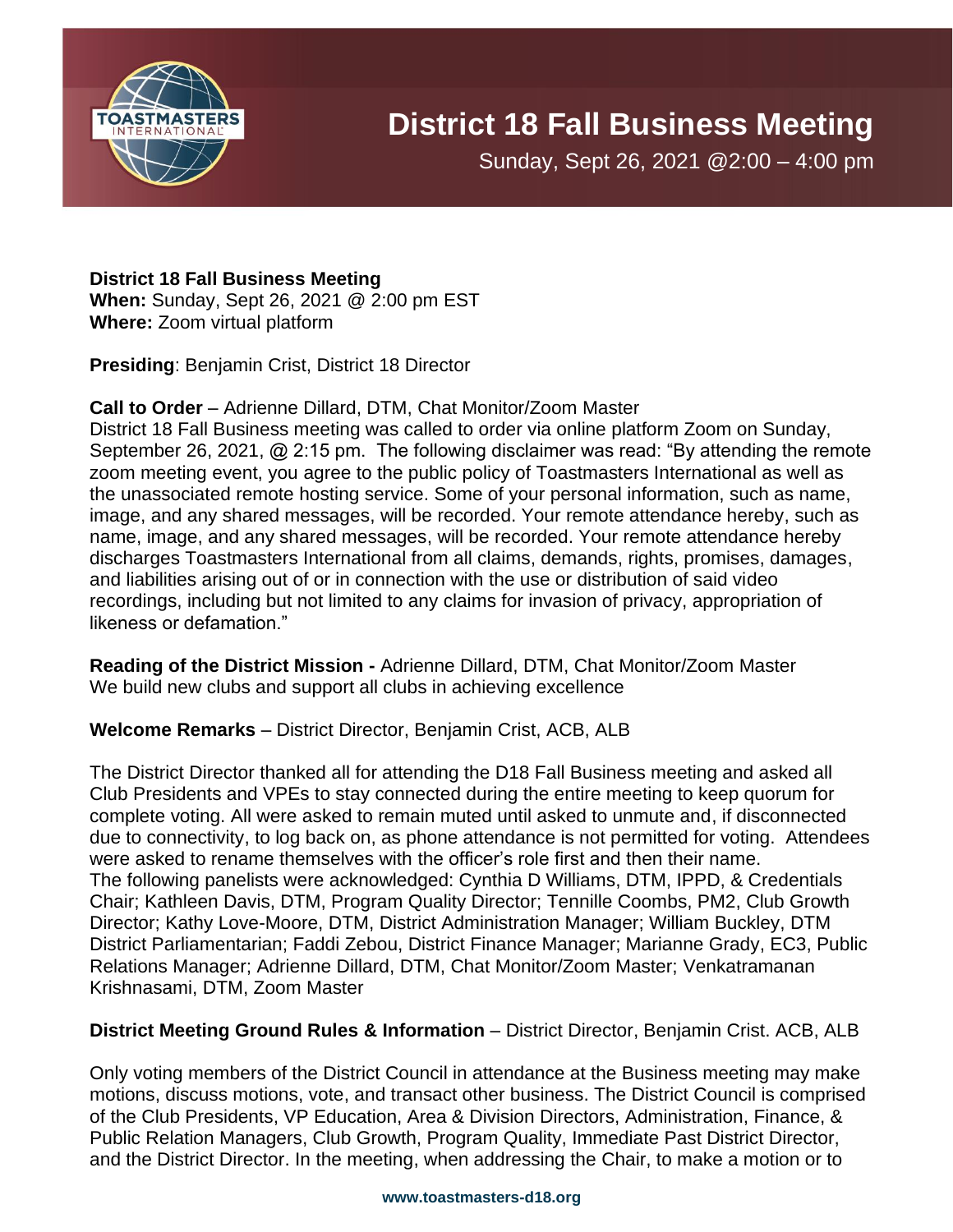add to a discussion, please select the "raise your hand" icon at the bottom of the screen. The member will be recognized by the chat monitor and then unmute. State your first and last name, club name and number, and office role for the Administration Manager to record. To expedite business, the Chair used unanimous consent agenda (this is a situation in which no member presents objections to a proposal) by stating "if there are no objections" and will be used for the following agenda items: 1) adoption of the agenda, 2) adoption of May 2, 2021, business meeting minutes and 3) appointed division leaders. At the May 2<sup>nd</sup> business meeting, there was no candidate for Division B, Division C, Division D, and Division G Directors to be elected, resulting in the District Director appointing willing members to fill the roles. The following District Leader appointments are Division B Director – Srinivasu Gorantla, PM2, Division C Director – Craig Delfosse, EC1, Division D Director – Robert Logan, LD4; Division G – Neal Meyerson, PM1

The Chair stated all voting delegates should have received their Election Buddy voting ballot in the email provided during registration and should verify receipt. If a ballot was not received, voting delegates were asked to chat privately to the Credentials Chair, Cynthia D. Williams, IPPD.

A decision was made to have the District Team report out on their roles before voting commences, so the credentials team had time to verify and confirm all attendee credentials The first report was from D18 Finance Manager about the District Budget, which was voted on later; once a quorum is reached

# **District Reports**

# **Finances – Budget- Monthly Results** - D18 Finance Manager – Faddi Zebou

The Toastmaster year started recently in July. Two slides were shown of preliminary D18 District financial reports for the month of July & August. At the time of this meeting, the District is waiting for Toastmasters International to update our information from last year to this year. For July, the District received less than the budgeted amount, which is normal as member revenue typically picks up closer to August. For August, the District received more than the budgeted amount TI amount to bring the District current. The boost in membership was due to Club Growth Director incentives for paying dues ahead of time. Since these are preliminary results, once TI closes the District's books and moves our financials to a forward position, the District will be able to have our new budget in total added to our financial statements along with the final results

The next slide shown was the proposed 2021-2022 District budget. It was stated the District budget has similar expenses to the previous year. The member revenue project by Toastmasters International was down slightly this year due to the pandemic. Costs include DEC training, TLIs, speech contest, the Spring conference, Marketing, Incentives, and Postage. The District will be mailing out the incentives and trophies similar to last year. TI approved the draft of the budget in August and then in September for minor revisions. The District is now awaiting the vote today for final approval to submit to TI.

Currently, our District Director is looking for audit committee members to serve on this year's committee. If anyone is interested, please contact Benjamin Crist, [dd@toastmasters-d18.org](mailto:dd@toastmasters-d18.org) There were no questions asked about the District budget and finances.

**Public Relations** – D18 Public Relations Manager – Marianne Grady, EC3

Karen Pardue heads up the newsletter and has already made many improvements. A survey was conducted to see what our members want and need on the website and newsletter. Many wonderful ideas were received, and plans are underway to incorporate many of them over the next few months. There are plans to set up a LinkedIn account to target companies and HR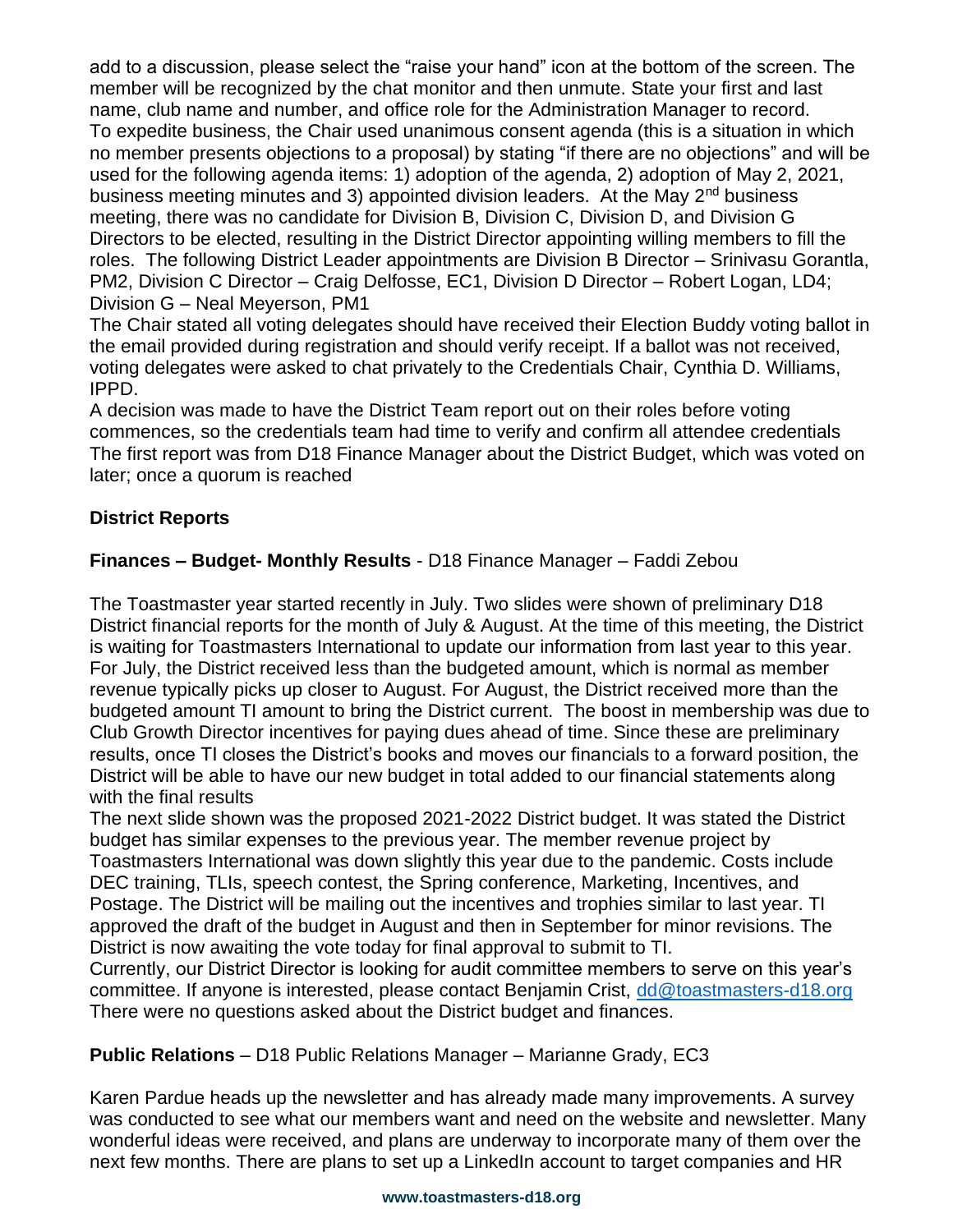professionals to educate them on the benefits of Toastmasters and to potentially sponsor corporate clubs.

Upon review of the D18 website, there are many categories that were not updated for several years. Our webmaster, Bea Vilmé, is working with the Trio and a team to provide value for our members with changes to a revamped website to be completed by the end of this year. As always, we are looking for content for our social media and website. As we get ready to release our revamped website, we want to offer each of you the opportunity to shine your light with any articles, blogs, or podcasts you are working on. We would love weekly/monthly entries. The plan is to keep people coming back for more. It's a great way to highlight all the great things you and/or your club are working on.

# **Club Growth** – D18 Club Growth Director, Tennille Coombs, PM2

Currently, the Club Growth Director is meeting with Division and Area Directors to get an overall pulse of their respective clubs. Also, to see how we are integrating borderless connections with Area Directors from different areas as District 18 has Area Directors from India, Australia, and locally.

Meetings are also being held with Club Extension Chair Wesley Gibbs. The CGD is working on a club Incentive for October. The CGD is encouraging members to email her at cgd@toastmasters-d18.org for any ideas of desired club incentives. There are plans to have a "Spoof on Zoom etiquette" with Past District Directors Tony Whitten, DTM, and Elizabeth Carter in November.

For clubs with problems retaining members, the CGD proposed a possible solution for Club Presidents and VPEs to work with their Area Director and Division Directors for best practices while crafting communication and sharing information with other officers and members. We can all share tips and build tools to help others.

It was stated as Toastmasters members, we can all achieve individual goals by completing 2 Pathways. CGD is said to also identify members who are coaching and allow them to provide practical application in supporting others through Mastery Monday and/or All Hands meetings to help retain and build clubs. Again, provide their name(s) to cgd@toastmasters-d18.org

# **Education, Training, Leadership** – D18 Program Quality Director, Kathleen Davis, DTM

The District Executive Committee (DEC) consists of the District Director, Program Quality Director, Club Growth Director, District Public Relations Manager, District Administration Manager, District Finance Manager, Division Directors, Area Directors, and Immediate Past Director. To receive District credit training, Area and Division Directors are required to attend. Kathleen was happy to announce the D18 DEC training was 100%. Kathleen thanked and acknowledged all the leaders that stepped up and led the way as trainers for the Summer TLIs During this year's Summer TLI officer training, the District had 55% of D18 officers trained. A slide was presented with the breakdown of training by Division. The Summer TLIs over the last 3 years have increased. The goal is to have 55% trained, if not better, for the next TLI. Winter TLIs start in November and run through February.

D18 Pathways adoption rate is doing quite well. District Incentives are running regularly throughout the year that can be found on the D18 website. A chart of the Pathways adoption rate by Division based on the average number of total members, officers, new members, and the District was shown. There is always room to grow. The PQD was concerned about new member Pathways adoption rate and encouraged all Club Presidents to help members grow, particularly new members. The PQD plans to work with the District to support the clubs and new members start their Pathways (e.g. Ice Breaker speech,etc.) and find additional mentors that are well-versed in Pathways to assist.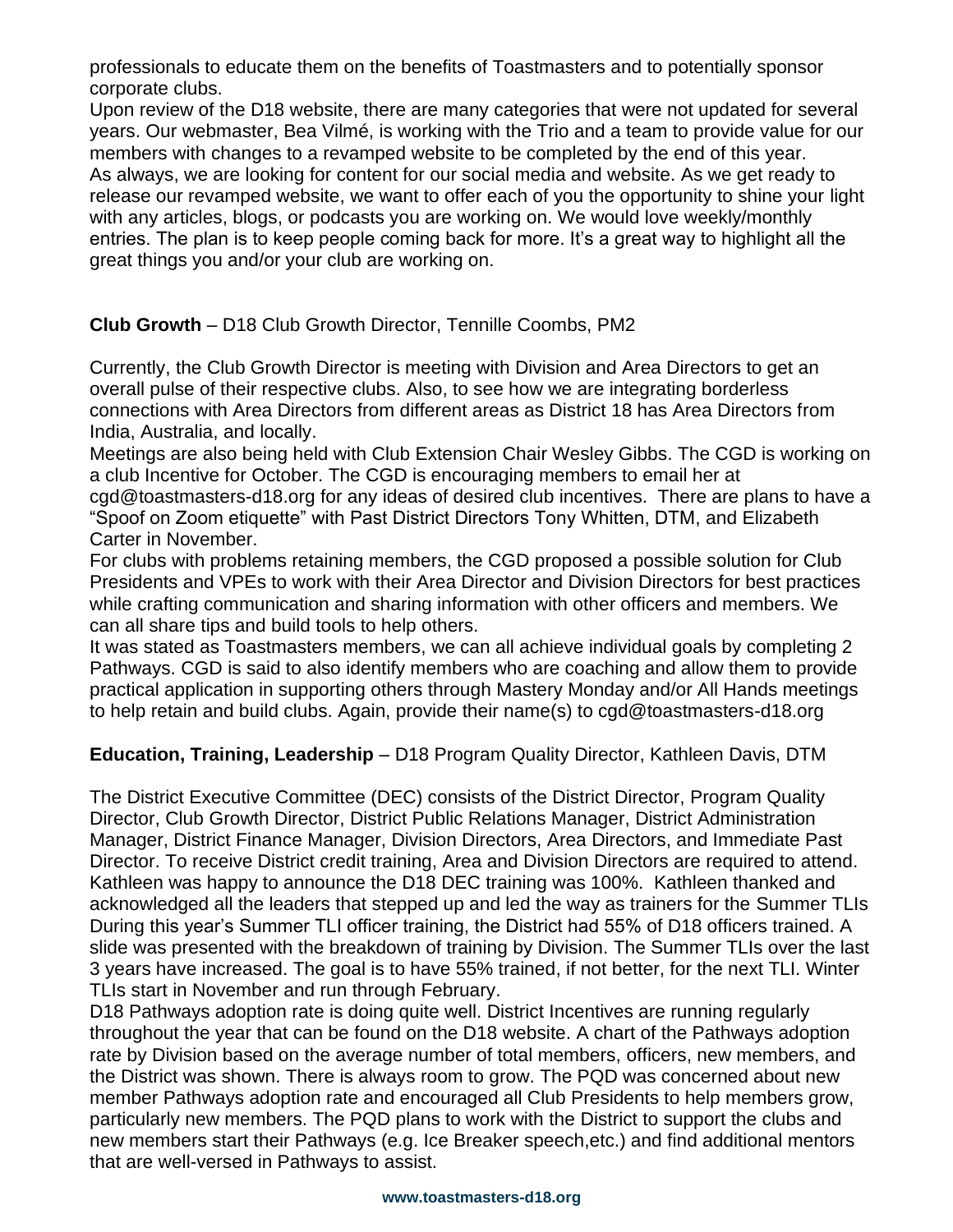# D18 Speech Contest

A survey was held for determining which speech contests the District body wanted to have for the 2021-2022 Toastmasters year. This year, the contests are the International Speech Contest (which must be held) and the Table Topics and Evaluation Contest. Given the increase of COVID cases throughout the US and world, for the sake of protecting our members, contestants, and potential audience members, the District has decided to conduct all District 18 Area, Division, and District contests virtually for the 2021-22 Contest Season. Following Speech Contest Rule Book 2021-2022 under General rules 3A – Club, Area, Division District – "Each club in good standing is permitted to choose a contestant for each Area speech contest by whatever means the club desires. This means a club may hold their contests in person or virtually. Clubs may choose to have a club selection instead of an official club speech content. The contestant(s) then goes to the Area contest. If a speech contest is held, it must comply with the rules in the rulebook, and the contest is final."

Contests will be held on the following schedule for this year. Club Contest in January, Area contests in February, Division contests in March, and finally, the week of April 25 – May 1, we will be scheduling our District Contests to coincide with our District Spring Conference and Business meeting.

For additional questions, contact Kathleen Davis, DTM at [pqd@toastmasters-d18.org](mailto:pqd@toastmasters-d18.org)

# **District Report – State of the District** – District Director, Benjamin Crist, ACB, ALB,

At the beginning of the current year, the District has a club base count of 107 clubs and a member base count of 1,949. By using our leadership, virtual, soft skills, and marketing, the intention is to have at least a net growth of 9 clubs, 156 new or reinstated members and maintain that growth thru June 30, 2022. A wide variety of District Incentives are in place to help support that effort and can be viewed by visiting the D18 website under the Education & Training tab.

Additional initiatives are:

- Structured, standardized routine meetings that include Div. Directors, Area Directors, and the District team
- Regular communication between the District team and District peers to share information and ideas
- Providing each Div. Director and the District team individually Zoom meeting platform funded by District and supported by Toastmasters International.
- Providing virtual education awareness sessions for members to participate in Mastery Monday events (every  $4<sup>th</sup>$  Monday), All hands Meetings every  $4<sup>th</sup>$  Sunday), and Fall Education Extravaganza in October.
- The creation of the District's theme, "Shine Your Light and Lead the Way," conveys the idea of showcasing what each member has learned to encourage other members to be inspired to do the same, i.e., leading by Example. This is another effort to grow leadership and engage current membership resulting in greater retention.

As the pandemic continues, we must continue to meet virtually. There are little doubt D18 can adjust, pivot, and maintain the commitment and tenacity to ensure each member thrives successfully.

**Credentials Report** – Credentials Committee Chair & IPDD, Cynthia D. Williams, DTM The Credentials Chair requested more time for reaching quorum as the District was close to quorum and still had a few outstanding counts for verification.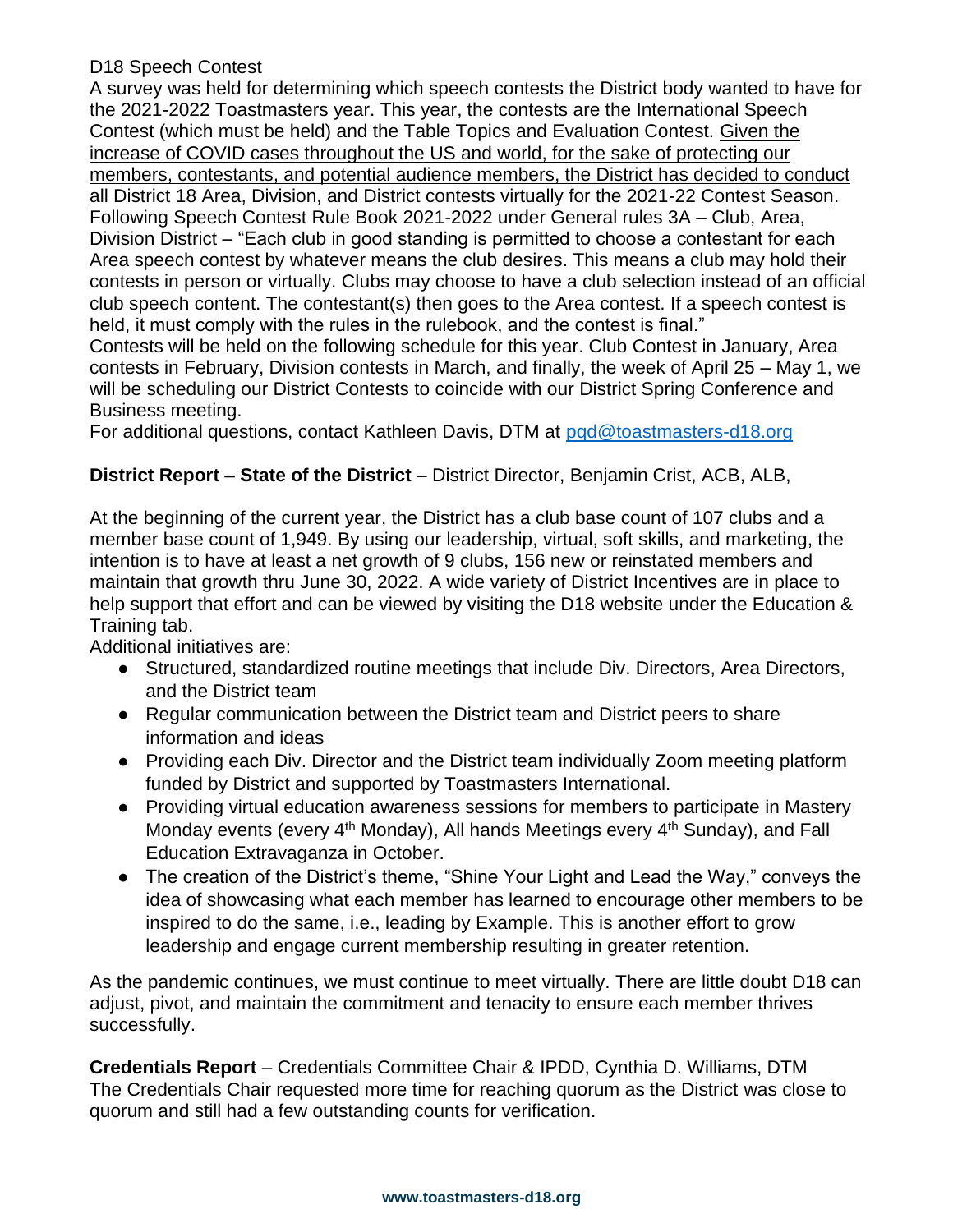## **Continuation of Business Meeting**

The District Director stated per Toastmasters International bylaws, even though the District does not have a quorum at this time, we can continue with this meeting and discuss items that need to be adopted and voted on but cannot vote at this moment but will address later, once the Credential report is completed.

## **Parliamentarian – William Buckley, DTM**

Only voting members of the District Council in attendance at the Business meeting may make motions, discuss motions, vote, and transact other business. During this meeting, we will utilize unanimous consent to adopt or confirm the meeting agenda for today's Business Meeting, the meeting minutes from the May 2, 2021, Spring Business Meeting Minutes, and District Leadership appointment. Election Buddy will be used to cast our votes on adopting the District 2021-2022 Budget. With the unanimous consent agenda, the Chair will use the phrase, "if there are no objections" If you have an objection, select the raise hand icon, upon recognition, state your first and last name, club name/number, and your officer role.

## **Unanimous Consent Agenda** – District Director, Benjamin Crist, ACB, ALB

The following business items were the unanimous consent agenda items; however, since a quorum has not yet been reached, unanimous consent cannot be used, but items can be discussed.

The Fall business meeting agenda was shared in advance on the D18 website, and a link was shared in the Zoom chat.

Kathy Love-Moore, Admin Manager, indicated a copy of May 2, 2021, Virtual Spring business meeting minutes were also shared in advance on the D18 website, therefore in the interest of time, refrained from reading the minutes. There were no responses for any corrections to the meeting minutes

For the final item on the unanimous consent agenda, are the following District Leader appointments: Division B Director – Srinivasu Gorantla, PM2; Division C Director – Craig Delfosse, EC1; Division D Director – Robert Logan, LD4; Division G – Neal Meyerson, PM1

# **Immediate Past District Director Report – Cynthia D. Williams, DTM, IPPD**

The leadership role and responsibility of the Immediate Past District Director (IPPD) are:

- To provide counsel and guidance to district leaders
- Plans, directs and organizes projects and committees as requested by the District **Director**
- Ensures the incoming District Direct receives all pertinent district documents before June 30
- Serves as a member of the District Executive Committee and District Council, upholding the bylaws and policies of TI
- Encourages dedicated members to accept leadership positions and helps the District achieve Distinguished recognition

#### *2020-2021 Year-End Audit Report*

The bank account was transferred to the 2021-22 team. The 2020-21 Audit Committee headed up by Toastmaster Nora Wade and her team completed the year-end audit. All year-end financials were completed and submitted to TI by the deadline.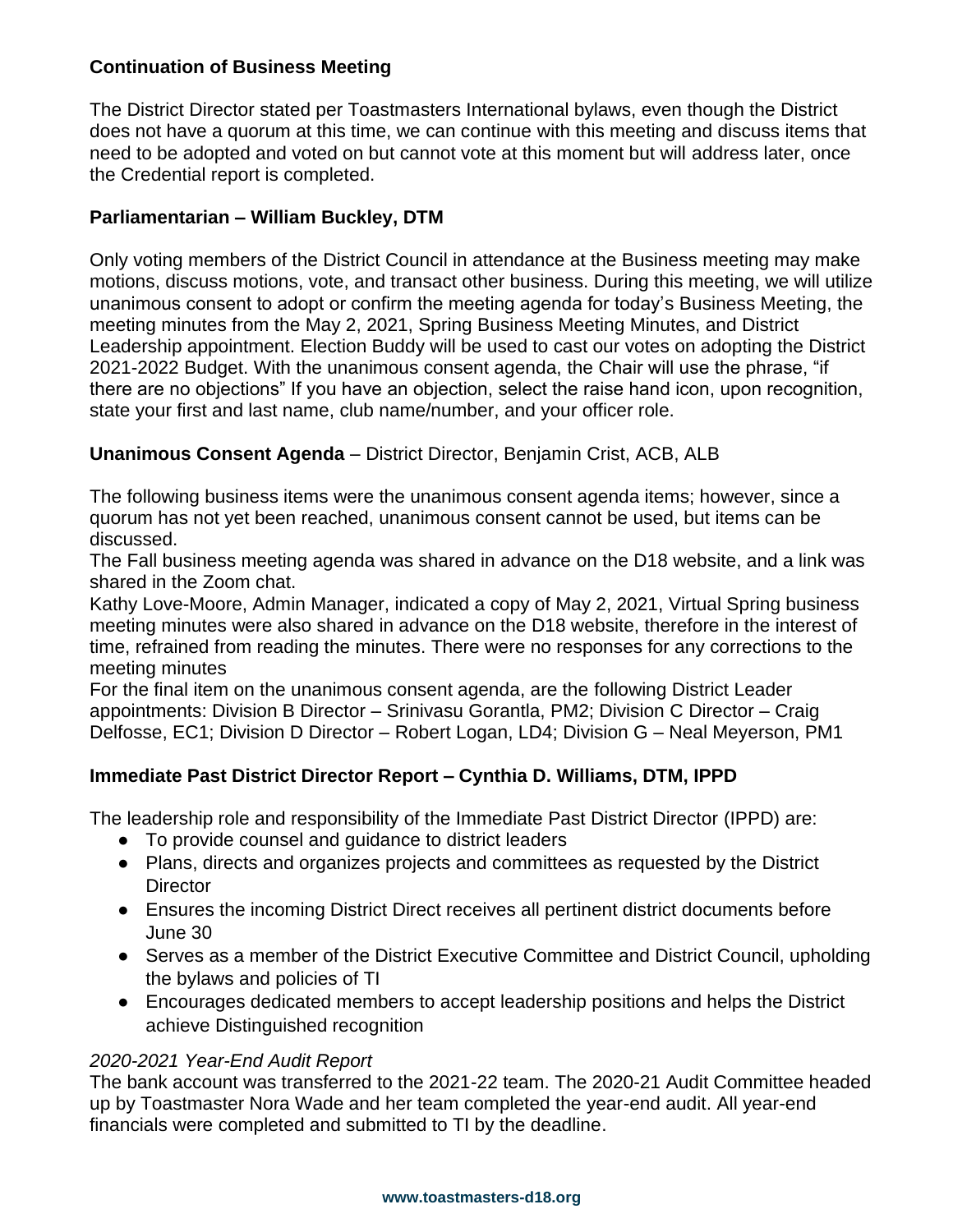#### *Of the Year Awards*

Trophy orders have been submitted to TI, and winners will be announced at the Education Extravaganza, October 23. Members were encouraged to submit their selections through the survey posted on the September newsletter, D18 website, or the link supplied through Zoom chat by Thursday, September 30. The following "of the Year" awards will be given for Club of the Year (one from each Division), Area Director of the Year (one for the District), Division Director of the Year (one for the District), and Toastmaster of the Year (one for the District)

# *District Leadership Committee (DLC)*

The DLC headed by the IPDD is starting to recruit committee members. We are looking for leaders – 2 from each Division to help find, recommend, and potential members for District leadership and serve on the interview panel in February 2022. Committee members will be accepted and appointed no later than December 1, according to TI. If you are interested in serving on the DLC, contact Cynthia D Williams immediately at [ipdd@toastmasters-18.org](mailto:ipdd@toastmasters-18.org) Nominations for next year's district leadership candidates will be accepted between December 1, 2021 – January 31, 2022. Interviews will be conducted virtually via the District's Zoom account during February. Documents for potential candidates to complete will be provided and posted on the District's website by November 1.

## *Lunch & Learns & Train'em' Up Tuesday sessions for future leaders*

With the approval of the District Director, Cynthia D. Williams, IPPD will conduct quick 30 minute Lunch & Learns and Train'em Up Tuesdays evenings (schedule forthcoming) on what members need to know about District Leadership before jumping in. It is our hope to get the current Club Presidents and VPEs interested early in District Leadership. We want to prepare Toastmasters for District Leadership in striving for their DTM.

**Continuation of Business Meeting** – Benjamin Crist, ACB, ALB, District Chair There was no unfinished meeting resulting from the 2021 Spring Business, and there was no new business to discuss since there were no submissions for new business sent to the District Direct by September 10, 2021.

#### **District announcements**

#### *Speech Contests*

As previously announced, based on a survey sent out to all D18 members via the D18 newsletter to choose which 2 speech contests they would like to see, in addition to the International Speech Contest. The options were Humorous Speech Contest, Tall Tales Contest, Table Topics, and Evaluation contests. PQD's report noted that the categories that had the most votes were Table Topics and Evaluation Contests.

The District team has decided to mandate Speech contests be conducted virtually. As the current pandemic does not seem to be plateauing any time soon, for the safety and well-being of every District 18 Toastmaster member, all contests from the Area, Division, and District level will be conducted virtually for this year's Spring Contest Season.

A question was asked by Area Director 54 Radhakrishnan Jayaprakash when clubs can start their contest, and will District Leaders provide guidance when the clubs can begin. Kathleen Davis, PQD, responded that clubs can start contests as soon as they wish, understanding the Area contests will be held in February and coordinating with their Area Director. Clubs don't have to hold an "official" club contest. Clubs can make a club selection. One advantage is that the club can select their 1st or 2nd choice to represent in each club contest category. If these individuals are unable to attend the Area contest, the club can choose a different person. Once an official club contest has been conducted and provided to their Area Director, those results cannot change; the club results are final.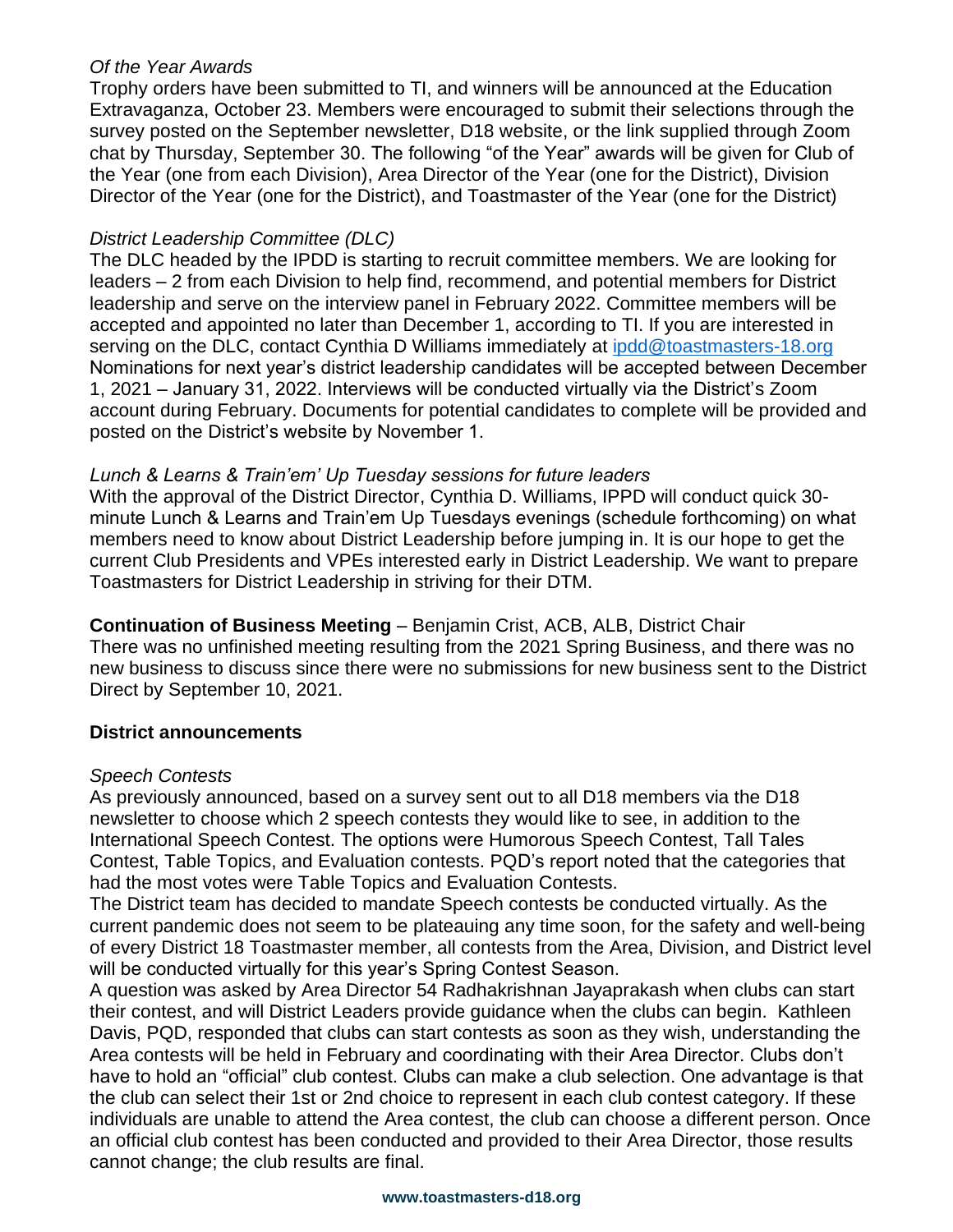## *Help Needed for Club Growth*

The District needs Club Extension Committee members, Club Retention committee members & Chair, and Club Quality committee members & Chair. Please share with your members the need for the District to fill committee roles. Have them contact the D18 Club Growth Director: Tennille Coombs at [CGD@toastmasters-d18.org](mailto:CGD@toastmasters-d18.org)

District All Hands Call – 4<sup>th</sup> Sunday of each month, 6 – 7 pm. Open to all D18 members, no registration required. See the D18 Calendar for the Zoom meeting link *Mastery Monday*, 4<sup>th</sup> Monday of each month, an education session, 7:30 – 8:30 pm, no registration required. Zoom link can be accessed from the D18 Calendar

*District October 18 Fall Education Extravaganza*, Sat, October 23, 2021, 10 am – 3 pm with Leadership Education Sessions, "Of The Year Awards" presentations, and networking opportunities. Registration (free) to attend and the registration link available on the D18 Calendar

## **Credentials Report, Credentials Chair**, Cynthia D. Williams, DTM, IPDD

Executive Summary:

- Club Eligible  $107 \times 2 = 214$
- Quorum required; 1/3 of 214 =71.3 rounded to 72 Club Pres & Club VPE
- Quorum met: 73 voting Club Pres & Club VPEs confirmed in attendance

Note: During the virtual meeting, it was stated that the District met quorum with 76 voting members. After further review, the Credentials Chair found 3 DEC members were incorrectly marked in the quorum count. These members were removed from the count, adjusting and correcting for a quorum to 73 members present.

Credentials Chair indicated the Election Buddy for voting is open, and ballots have been issued to all email addresses. Members were also told to check their spam as well

#### **Unanimous Consent items** – District Director, Benjamin Crist, ACB, ALB

With a quorum reached, the District Director asked the DEC for each of the following items if there were any objections, no objections were heard, and each was adopted separately

- Meeting agenda for September 26, 2021, business meeting
- District 18 2021 Spring Business meeting minutes
- District Leader appoints for Division B Director Srinivasu Gorantla, PM2, Division C Director – Craig Delfosse, EC1, Division D Director – Robert Logan, LD4; Division G – Neal Meyerson, PM1

**Review of Election Buddy ballot and voting instructions** – Credentials Chair Cynthia D. Williams, DTM, IPPD

The Credentials Chair indicated that the Election Buddy Ballot is voting on the District budget item and will come over through members' emails. Within the email, use the specialized link and follow the instructions in the ballot to vote yes or no, review, and submit. Members who are DEC and Club President or VPE, or a Club President and/or VPE of two clubs, will receive 2 separate emails and vote within those 2 emails. The maximum number of emails (i.e., ballots) one can receive is two.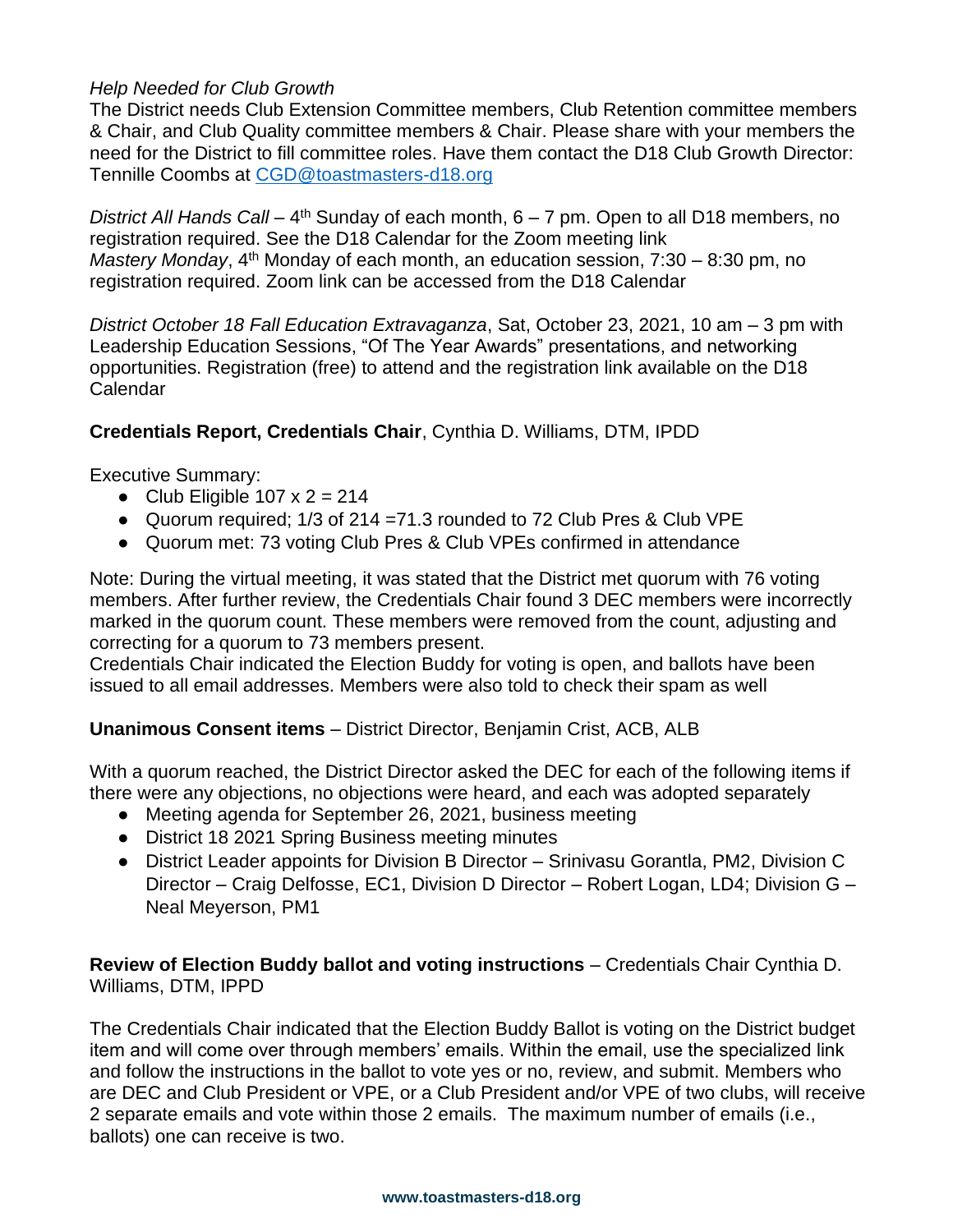The Credential Chair worked with several members offline to resolve issues regarding their ballots received, etc.

Questions/Comments from District Members

Timmie Mirza, Club # 6480246, Blue Hen Toastmasters, Club President, asked about access to the District budget on the website. PQD Kathleen Davis provided the link from the D18 website in the Zoom chat.

Donald Pliska, club #8050, Bel Air Toastmasters, VPE, asked IPDD Cynthia Williams to speak to her offline about Election Buddy capabilities for possible use at the club level.

Cynthia confirmed and indicated to reach out to the email address: [ipdd@toastmasters](mailto:ipdd@toastmasters-d18.org)[d18.org](mailto:ipdd@toastmasters-d18.org)

CGD Tennille Combs indicated 27 clubs to receive TI gift certificates for meeting the early-bird incentive with club renewals of 8 or more members by August 31. Gift certificates are to be mailed out the week of September 4.

## **Closing**

The Credentials Chair shared the Election preliminary results showing 78 ballots submitted of 119 eligible voters, approving the 2021-22 district 18 budget with 98.7 % of the vote District Director reminded all the Election Buddy Ballot platform will remain open until 5:30 pm for all that have not voted yet. For those having issues with their ballots, reach out to the Credentials Chair at [ipdd@toastmasters.org.](mailto:ipdd@toastmasters.org) The DD thanked all the panelists and attendees for attending the business meeting.

Chat Monitor/Zoom Master Adrienne Dillard DTM adjourned the D18 Fall 2021 business meeting at 3:25 pm EST

#### **Official Election Results – Approval of District 18 Budget Proposal for 2021-22**

On September 26, 2021, at 9:21 pm EST, Credentials Cynthia D. Williams, DTM, IPDD, informed the District team of the final Buddy Election Results of the D18 Budget proposal for 2021-22 was approved with 88 affirmative votes and 1 negative vote. The District budget was approved with 98.9 % of the vote.